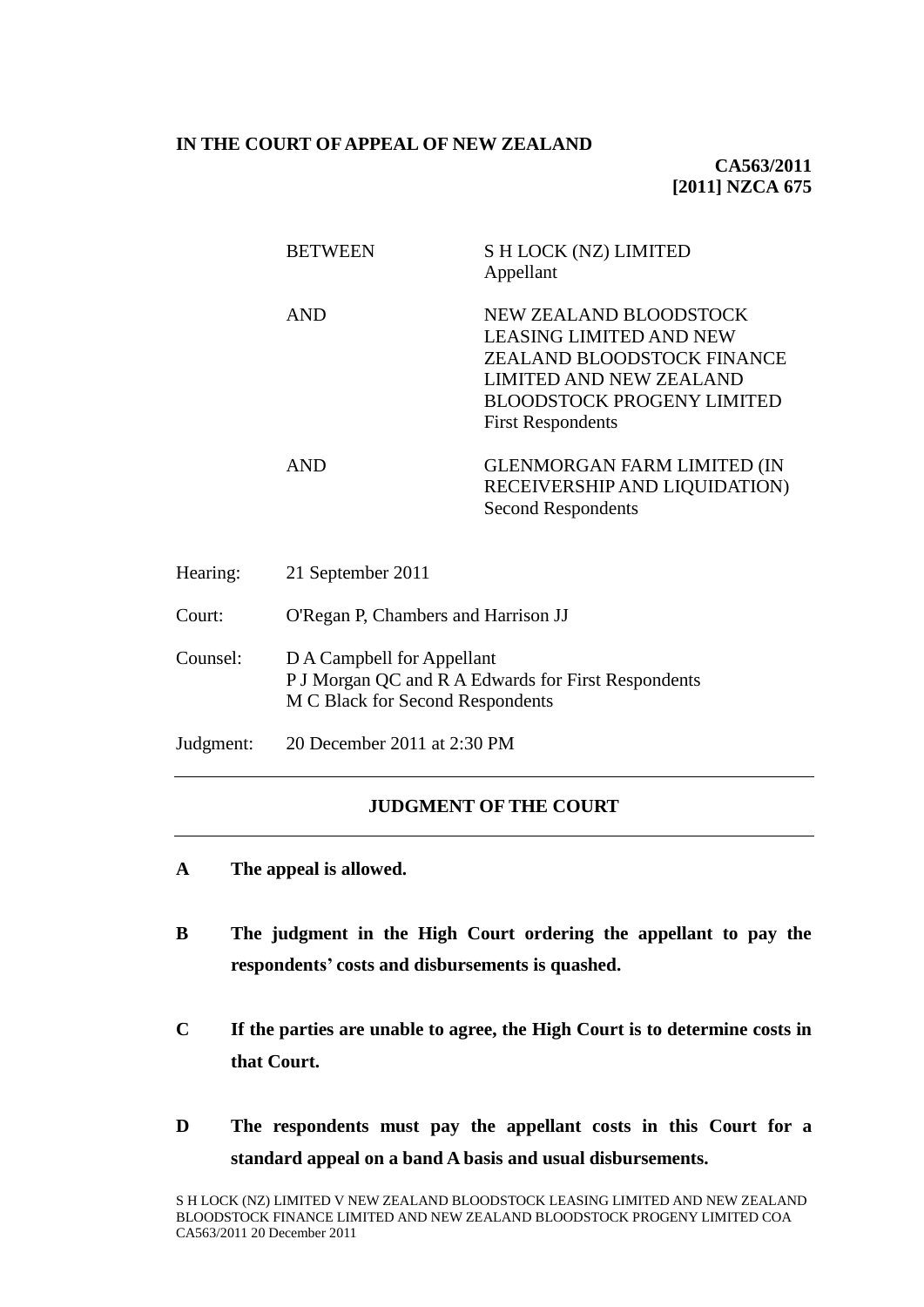# **REASONS OF THE COURT**

(Given by Harrison J)

### **Introduction**

[1] This appeal against a costs judgment in the High Court raises one discrete but important point of principle: in what circumstances is a non-party liable for an award of costs?

[2] Glenmorgan Farm Ltd sued New Zealand Bloodstock Leasing Ltd, New Zealand Bloodstock Finance Ltd and New Zealand Bloodstock Progeny Ltd (collectively "Bloodstock") for damages of \$5.988 million. Its principal claims were for conversion of a valuable stallion named Generous and for failure of consideration. Potter J dismissed Glenmorgan's claims and entered judgment for Bloodstock on its counterclaim for  $$2,221,796.14$ . In a judgment delivered contemporaneously with this decision this Court dismissed Glenmorgan's appeal.<sup>2</sup>

[3] Potter J also awarded Bloodstock costs of \$34,924 plus disbursements. Glenmorgan had paid \$17,500 as security for costs. An additional \$409 had accrued in interest. That money was paid to Bloodstock. However, Glenmorgan was insolvent and unable to pay the shortfall of \$17,005 on the costs award.

[4] Bloodstock applied for an order that either Glenmorgan's liquidator personally or a non-party, S H Lock (NZ) Ltd, pay the costs on the ground that the latter had funded and substantially controlled the substantive proceeding for its own benefit. Bloodstock later abandoned its allegation of control. Potter J found for Bloodstock.<sup>3</sup> She ordered Lock to pay the costs and disbursements shortfall. Lock now appeals.

 $\mathbf{1}$ <sup>1</sup> *Glenmorgan Farm Ltd (in rec and in liq) v New Zealand Bloodstock Leasing Ltd* HC Auckland CIV-2008-404-1759, 27 September 2010.

<sup>2</sup> *Glenmorgan Farm Ltd v New Zealand Bloodstock Leasing Ltd* [2011] NZCA 672.

<sup>3</sup> *Glenmorgan Farm Ltd (in rec and in liq) v New Zealand Bloodstock Leasing Ltd* HC Auckland CIV-2008-404-1759, 11 August 2011.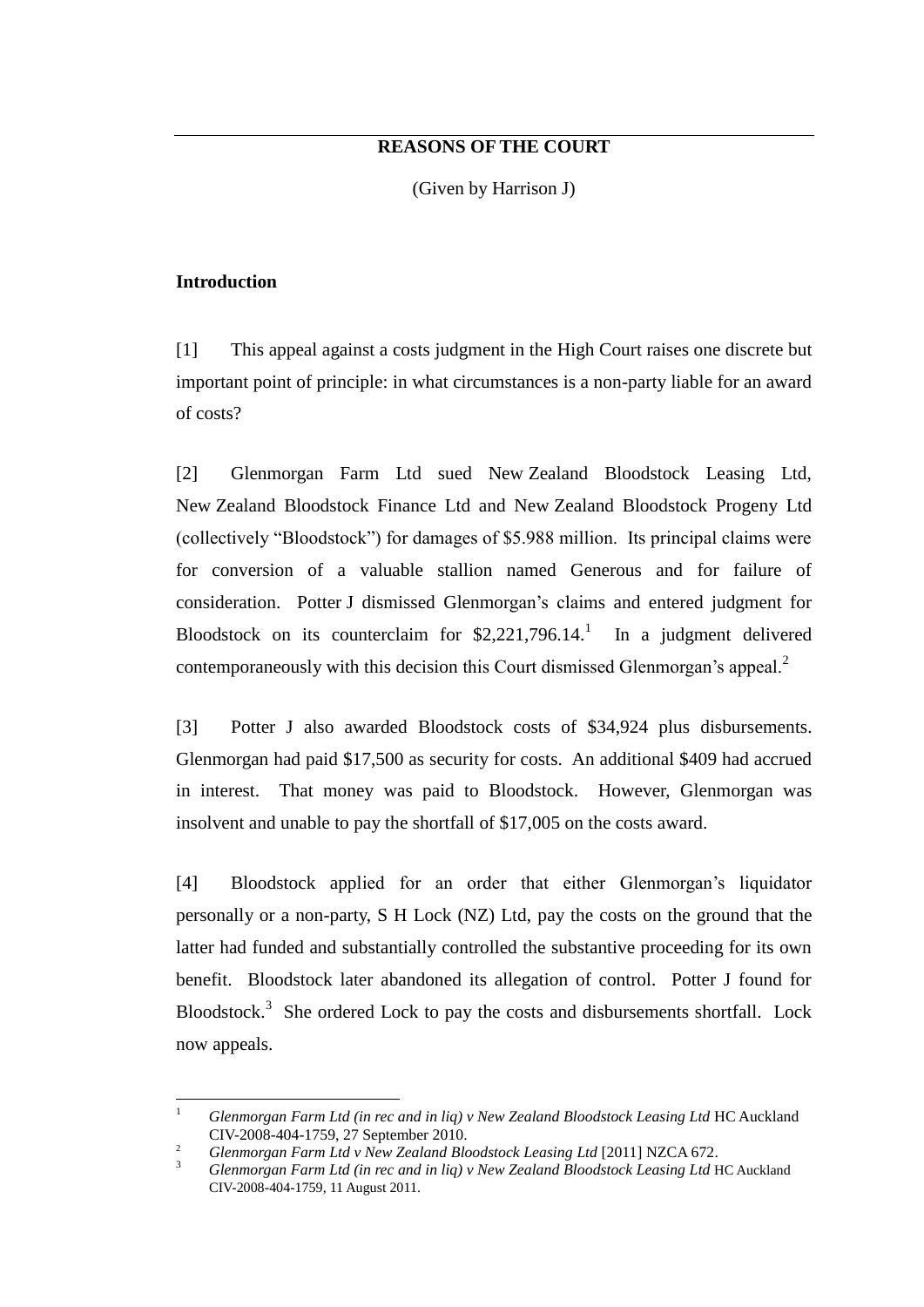## **High Court**

[5] By way of background, both Bloodstock and Lock had provided funding facilities for Glenmorgan. Glenmorgan was in substantial default when Lock placed it in receivership in July 2005: the receivers' return filed on 5 August 2008 recited Glenmorgan's then indebtedness to Lock and Bloodstock at \$1.077 million and \$1.382 million respectively with a further \$1.7 million owing to other creditors.

[6] Glenmorgan's failure generated a good deal of litigation, principally relating to the ownership of and security rights over Generous. Proceedings between related parties have been to this Court on three separate occasions.<sup>4</sup> The result of one appeal was that, as between the two financiers, Lock's security interest in Generous had priority over Glenmorgan's interest.<sup>5</sup>

[7] Glenmorgan commenced the proceeding against Bloodstock on 1 April 2008. However, for unexplained reasons, Bloodstock did not apply for an order for security for costs until 4 December 2008 even though Glenmorgan was in liquidation. Glenmorgan filed a notice of opposition and affidavit in reply on 19 December 2008. Its liquidator, Gerald Rea, advised that the company had no funds or assets available to pay security for costs. Significantly, Mr Rea confirmed that because of its impecuniosity Glenmorgan was not paying legal fees. Instead, by arrangement with its counsel, Mr Black, the company would pay a reasonable fee if Glenmorgan succeeded.

[8] Again, for unexplained reasons, Bloodstock's application for an order for security for costs was not determined until 13 April 2010. On that date Associate Judge Christiansen issued a minute (a copy has not been provided) ordering Lock to pay security of \$17,500. We are unaware whether the order was made by consent or following a defended hearing.

 $\overline{4}$ <sup>4</sup> *Waller v New Zealand Bloodstock Ltd* [2006] 3 NZLR 629; *Jenkins v New Zealand Bloodstock Leasing Ltd* [2008] NZCA 413 and *Glenmorgan Farm Ltd v New Zealand Bloodstock Leasing Ltd* [2011] NZCA 672.

<sup>5</sup> *Waller v New Zealand Bloodstock Ltd* [2006] 3 NZLR 629.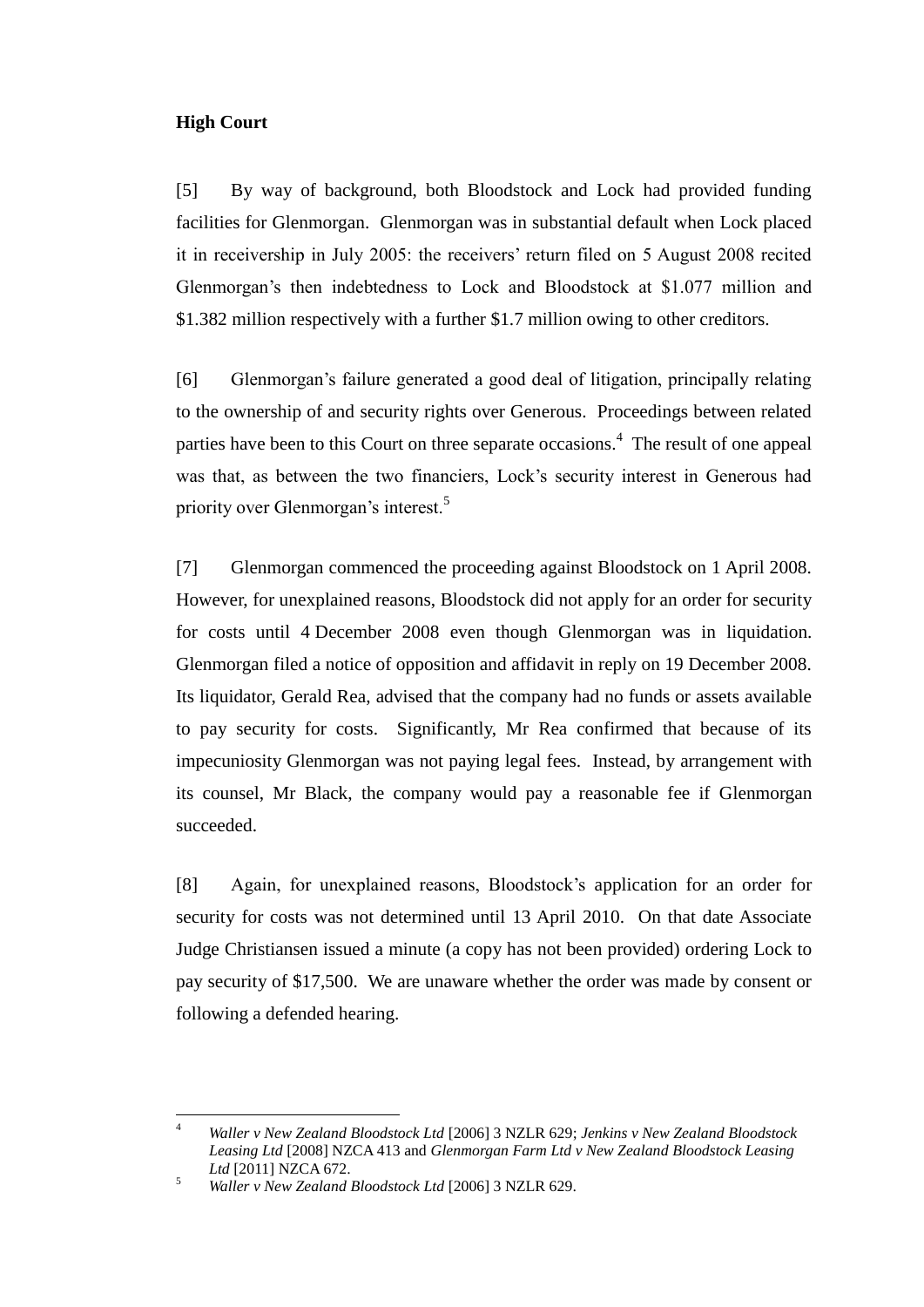[9] Gerald Van Tilborg from Lock swore an affidavit in opposition to Bloodstock's application for non-party costs on 25 July 2011. He advised, among other things, that Lock was not involved in the decision to commence the proceeding; that Lock had no control at all of the conduct of the proceeding; that Lock was approached by Mr Rea after 13 April 2010 to pay the security because Glenmorgan did not have sufficient funds for that purpose; that Lock understood from Messrs Rea and Black that the amount of the security was intended to be the full amount of costs to which Glenmorgan would be exposed at trial; and that on or about 28 May 2010 Lock paid \$17,500 to Mr Rea to meet the security as ordered. Mr Van Tilborg was not cross-examined on this evidence.

[10] Glenmorgan's claim went to trial before Potter J on 10 and 11 July 2010. It must have been set down for hearing while Bloodstock's application for an order for security for costs was pending but before it was determined on 13 April 2010.

[11] Potter J's reasons for ordering costs against Lock, which had already paid the security of \$17,500, were as follows:

[43] I accept that Lock did not control these proceedings. But it certainly stood to benefit from them and it stood to benefit from them in priority to, and realistically to the exclusion of, all other creditors. Lock was and still is owed approximately \$1m (excluding interest, legal and other costs). Had the litigation succeeded Lock had first call after the liquidator's costs on any proceeds. Despite the plaintiff's claim that it was entitled to damages in the region of \$3m to \$4m, being the claimed value of Generous, the reality was that Generous was sold in June 2005 for \$1,013,153. *On any realistic assessment of the situation the likely recovery would have met or substantially met the balance owing to Lock but would have left nothing over for other creditors.* Lock's priority had been established by the previous judgments of this Court and the Court of Appeal. *That priority meant that Lock was first in line to benefit from any recovery made in the proceedings and realistically it was the only party likely to benefit.*

[44] Lock was the only party that put up any money, which was logical because Lock was the only party that realistically stood to benefit from the litigation. Thus, while this case is not, as Lock's counsel submitted, a classic case of a non-party funding litigation and controlling the proceedings, it is a case where Lock has been the sole provider of any funding and has clearly stood to benefit from the litigation.

[45] I reject Lock's submission that if it is ordered to pay costs it should be liable for only those costs arising after 24 May 2010 when it paid the security for costs of \$17,500. I consider it irrelevant when Lock made the payment. *The payment was the catalyst for the proceedings to be advanced.*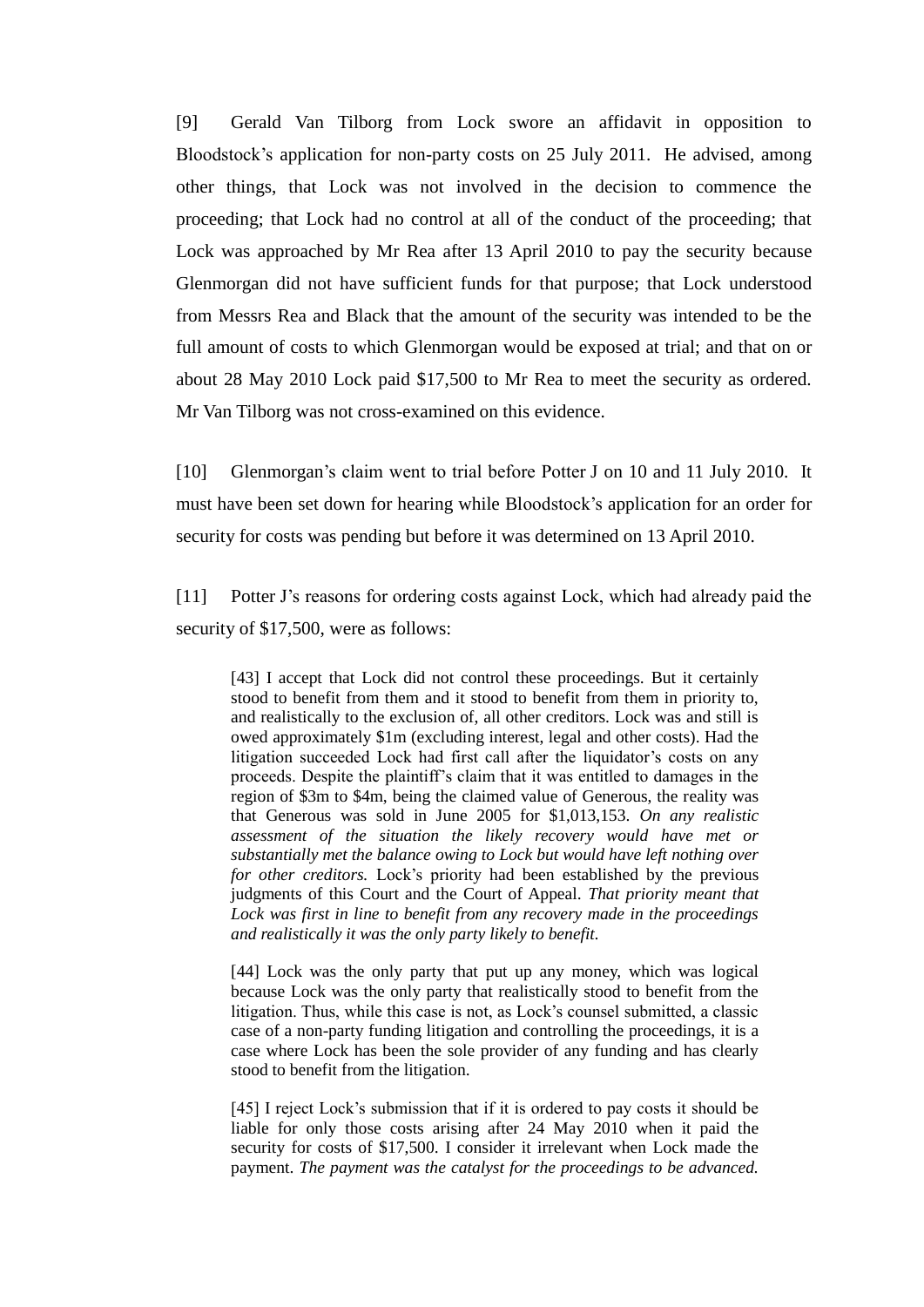Because of the arrangements made by the liquidator in respect of his fees and the fees of the plaintiff's legal representatives no payments had been required prior to the order for security for costs made on 13 April 2010. *That payment caused and enabled what had gone before and what followed in the proceedings to be put into effect.*

(Our emphasis.)

#### **Competing cases**

[12] Mr Campbell for Lock submits that, in exercising her discretion to award costs against a non party, Potter J erred in:

- (a) Failing to take into account that the substantive proceeding was able to be commenced and proceed to trial because Glenmorgan's counsel was willing throughout to act on the basis that he would only be paid if the result was successful – in a comparative sense, of the relative values of Lock's payment of security for costs against counsel's notional but unpaid legal fees. Lock was not responsible for the case going to trial.
- (b) Failing to take into account that the proceeding, if successful, would have been for the benefit both of Lock and other creditors.
- (c) Concluding that Bloodstock had established a causative link between Lock's provision of the payment for security for costs and the subsequent continuation of the litigation.

[13] In opposition, Mr Morgan QC for Bloodstock submits that Potter J did not err in finding that, in particular, Lock was effectively the only beneficiary of Glenmorgan's litigation, and that Lock did in fact promote the proceeding for its own benefit.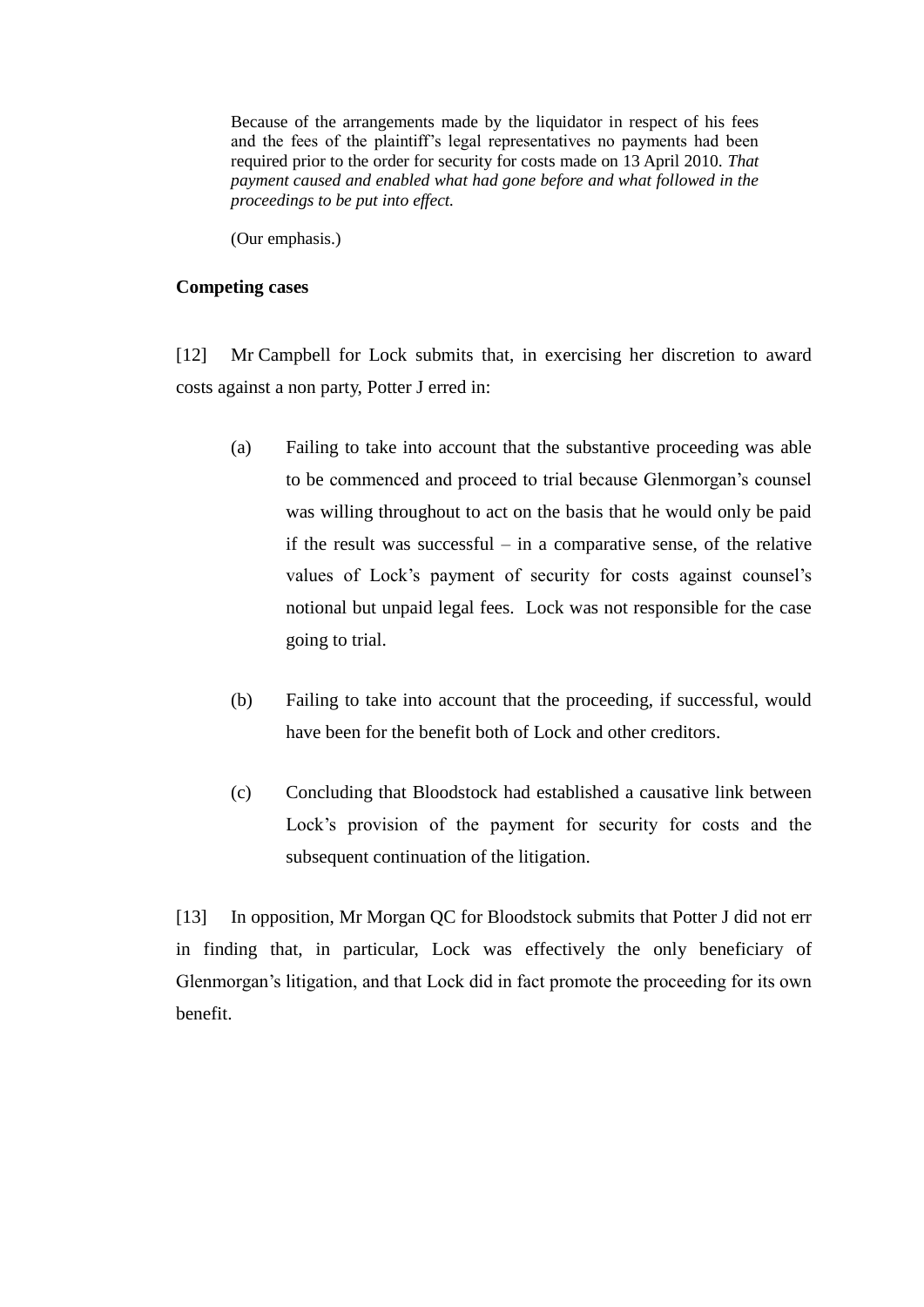## **Principles**

[14] In *Dymocks Franchise Systems (NSW) Pty Ltd v Todd (No 2)* the Privy Council identified these principles relevant to exercising the Court's discretionary power to award costs against a non-party:<sup>6</sup>

- (a) cost orders against non-parties are exceptional in the sense that they are outside the ordinary class of cases where parties pursue claims for their own benefit and at their own expense;
- (b) the ultimate question in any exceptional case is whether in all the circumstances it is just to make the order, thereby requiring a fact specific inquiry;
- (c) as a general rule, third party litigation funders are only liable for costs where they not only fund proceedings but substantially control it or "at any rate  $[are]$  to benefit from them" – that is because the funder is gaining access to justice for its own purposes and is in effect the real party to litigation;
- (d) the most difficult cases are those where non-parties fund receivers or liquidators in litigation which is designed to advance the funders' own financial interests – in that case, again as a general rule, the funder pursuing its own interests should not be able to escape without risk to liability for costs if the proceeding fails.

[15] Two other important points emerge from *Dymocks*, both of which were emphasised by Mr Campbell in argument. First, a but for approach to causation is appropriate<sup>7</sup> – the question in *Dymocks* was whether, but for the funder's involvement, the plaintiff would have pursued its appeal. In finding the third party, Associated Industrial Finance Pty Ltd, liable for Dymocks' costs, the Privy Council

<sup>6</sup> <sup>6</sup> *Dymocks Franchise Systems (NSW) Pty Ltd v Todd (No 2)* [2004] UKPC 39, [2005] 1 NZLR 145 at [25].

 $^7$  *Dymocks* at [20].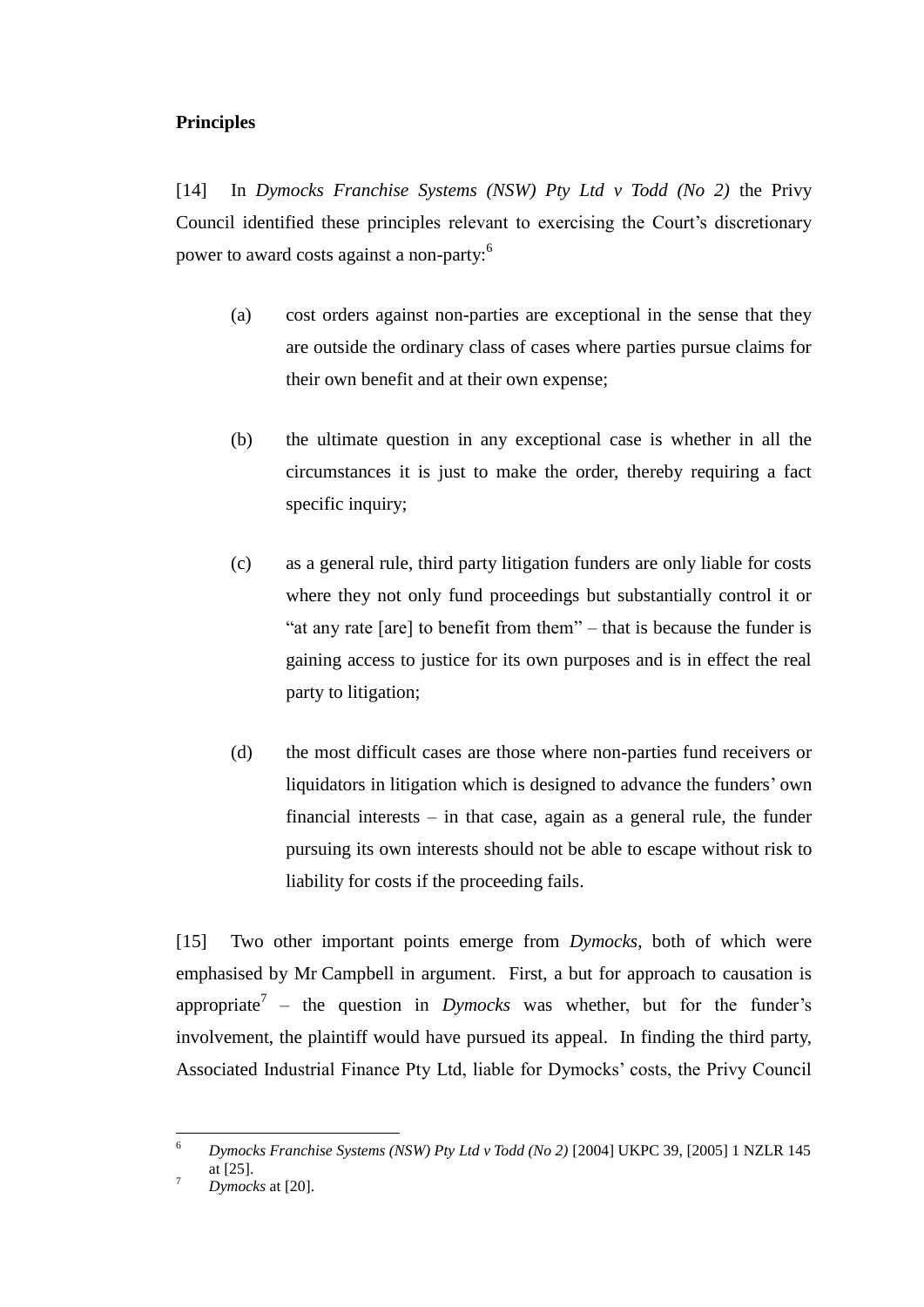regarded as decisive that Associated "... took the all important decision to fund and thereby promote the appeal". $8$ 

[16] Second, the Privy Council in *Dymocks*<sup>9</sup> approved Fisher J's statements in *Arklow Investments Ltd v MacLean* that: 10

[19] The guiding principle here is that costs orders against third parties are exceptional but that they are warranted in cases where there would otherwise be a situation in which a person could fund litigation in order to pursue his or her own interests and without risk to himself or herself should the proceedings fail or be discontinued.

[20] [w]here a person is a major shareholder and dominant director in a company which brings proceedings, that alone will not justify a third party costs order. Something additional is normally warranted as a matter of discretion. The critical element will often be a fresh injection of capital for the known purpose of funding litigation.

[21] ... [T]he overall rationale [is] that it is wrong to allow someone to fund litigation in the hope of gaining a benefit without a corresponding risk that that person will share in the costs of the proceedings if they ultimately fail.

#### **Decision**

 $\overline{a}$ 

[17] In awarding costs against a non-party, Potter J was primarily influenced by two factors: that Lock stood to gain the principal benefit if the proceeding was successful; and that Lock funded the litigation in the High Court by paying the security for costs, which became the catalyst to proceed. While accepting the limitations on this Court's power to interfere against the exercise of a discretion, Mr Campbell submits that Potter J materially erred in the weight she gave to both factors. We shall address each in the same order.

#### *(a) Lock as principal beneficiary*

[18] First, we agree with Mr Campbell that the Judge erred in relying on her finding that a realistic assessment of the merits, presumably when Lock paid the security in April 2010, would have shown that even if it was successful Glenmorgan

<sup>8</sup> *Dymocks Franchise Systems (NSW) Pty Ltd v Todd (No 2)* [2005] 1 NZLR 145 at [30] (PC).

<sup>&</sup>lt;sup>9</sup> *Dymocks Franchise Systems (NSW) Pty Ltd v Todd (No 2)* [2005] 1 NZLR 145 at [26] (PC).

<sup>10</sup> *Arklow Investments Ltd v MacLean* HC Auckland CP49/97, 19 May 2000.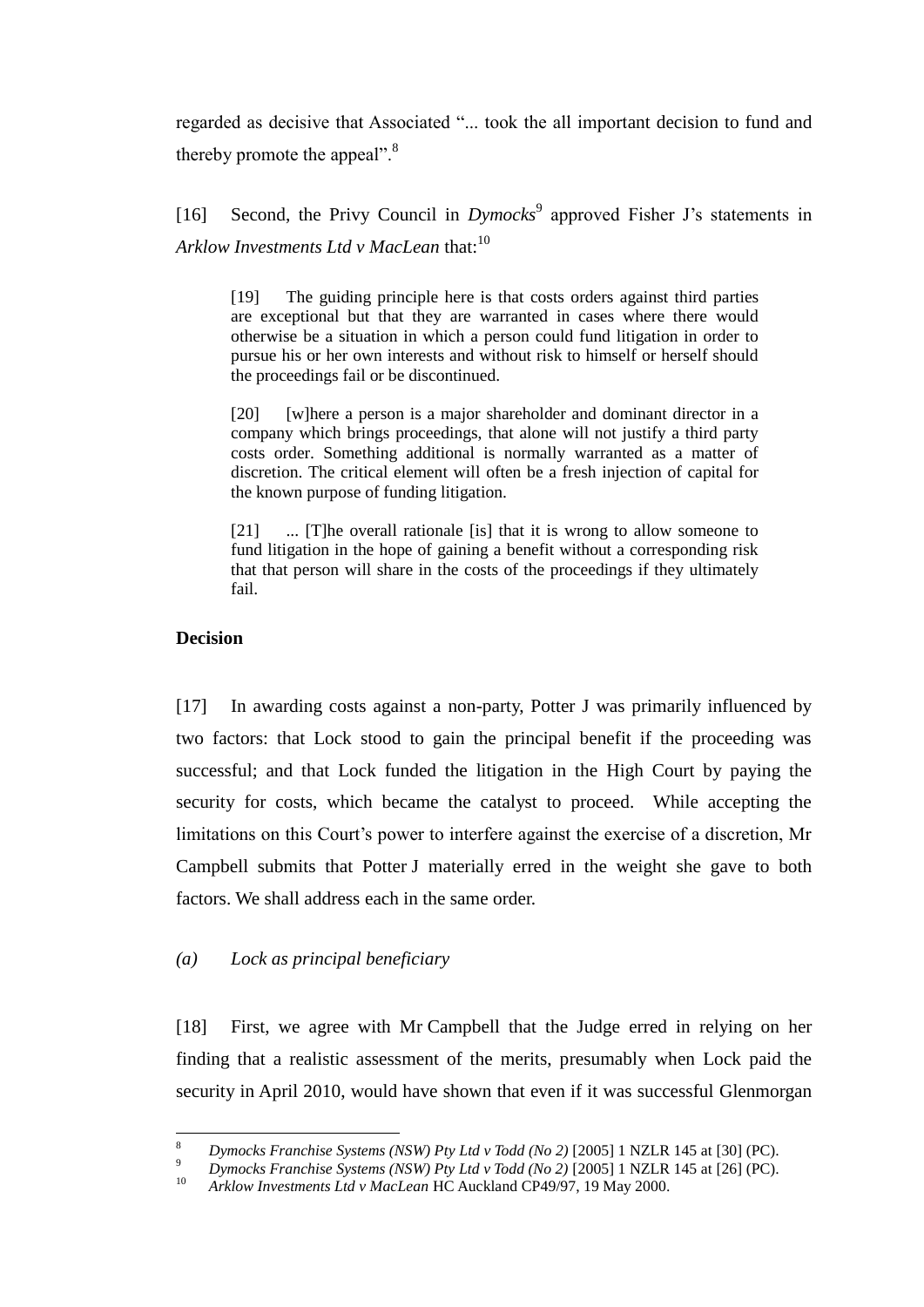would never have recovered more than its indebtedness to Lock and thus Lock was the only party which stood to benefit.

[19] With respect, that was not the issue. Glenmorgan alone initiated and ran the claim. In that capacity Glenmorgan, not Lock, was responsible for making an assessment of the merits. Its liquidator acted on legal advice that the company would recover close to \$6 million. That advice was, it transpires, totally unrealistic and it does not appear that any consideration was given to Bloodstock's rights of counterclaim.

[20] Nevertheless, the liquidator who had control of the proceeding was entitled to and did accept counsel's advice in April 2008 and afterwards. Lock had no input to that exercise. It must be inferred that Mr Rea acted on the premise that he was pursuing the claim for the benefit of all creditors including Lock and Bloodstock. There is no evidence to show that it was being pursued solely or even principally for Lock. Lock's priority to any damages award is irrelevant in that context. In terms of the *Dymocks* principles, it cannot be said that Lock was the real party to the claim.

*(b) Funding*

[21] Lock's only financial involvement was through its payment, at Glenmorgan's request, of security for costs. Potter J found that that event was the catalyst for advancing the proceeding because it "... caused and enabled what had gone before and what followed in the proceedings to be put into effect".<sup>11</sup>

[22] Lock's payment of security must be examined in context. It occurred two years after Glenmorgan issued the proceeding. Lock made no financial contribution towards Glenmorgan's own legal costs. As Mr Campbell submits, the dominant factor in the litigation's progress was Mr Black's agreement not to charge legal fees unless Glenmorgan succeeded. Without that arrangement, the proceeding would never have been initiated or gone to trial.

 $11$ <sup>11</sup> *Glenmorgan Farm Ltd (in rec and in liq) v New Zealand Bloodstock Leasing Ltd* HC Auckland CIV-2008-404-1759, 11 August 2011 at [45].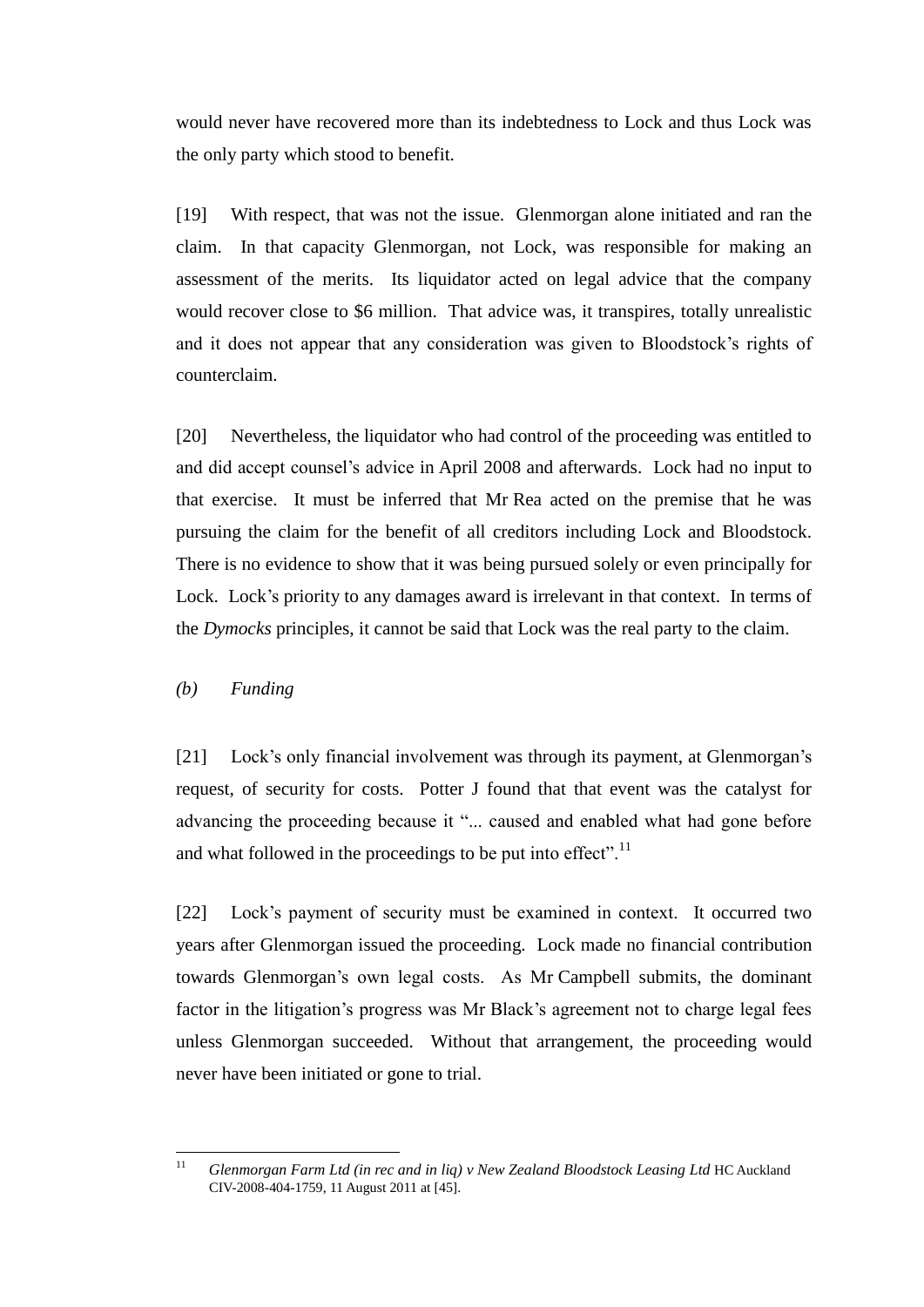[23] Lock's payment of security did not directly fund Glenmorgan's claim. It was of a different nature, more akin to a disbursement. It satisfied an obligation incurred by Glenmorgan to Bloodstock. In that sense, as Potter J found, the payment enabled the case to proceed further along the spectrum towards trial. And, on a literal application of the but for test, it could be said to have had a causative effect; without it the proceeding would have been stayed.

[24] However, in our judgment, it could not be said that Lock's payment rendered it the funder. At best, it was a contributing factor in the case going to trial. On a relative basis, Mr Black's agreement not to charge fees was of a much greater value and causative effect. In that sense it can properly be said that counsel, not Lock, funded the litigation.

#### *(c) Security for costs*

[25] Another factor, not discussed by Potter J, is also relevant. Bloodstock did not apply for an order for security for costs until eight months after the proceeding commenced. It allowed a further 18 months to pass before its application was determined. We do not know the reasons for this delay. But plainly Bloodstock must have concurred in all the steps which would have been undertaken in the interim to prepare for trial without obtaining an order for security. As noted, the case must have been set down for trial before security was ordered.

[26] If security had been obtained in a timely manner, say in February 2009, Bloodstock would have been entitled to apply again, before setting the proceeding down for trial, for a further order for security, on the basis that Lock paid the first order and should be responsible for paying the second. In that way, Bloodstock would have been able to counter Glenmorgan's obvious ground of opposition of impecuniosity and may have obtained security on a principled basis for all its costs before trial. In the same way, Lock would have been given the opportunity to make a principled decision on whether it was prepared to effectively indemnify Glenmorgan for its liability for Bloodstock's costs if the latter succeeded.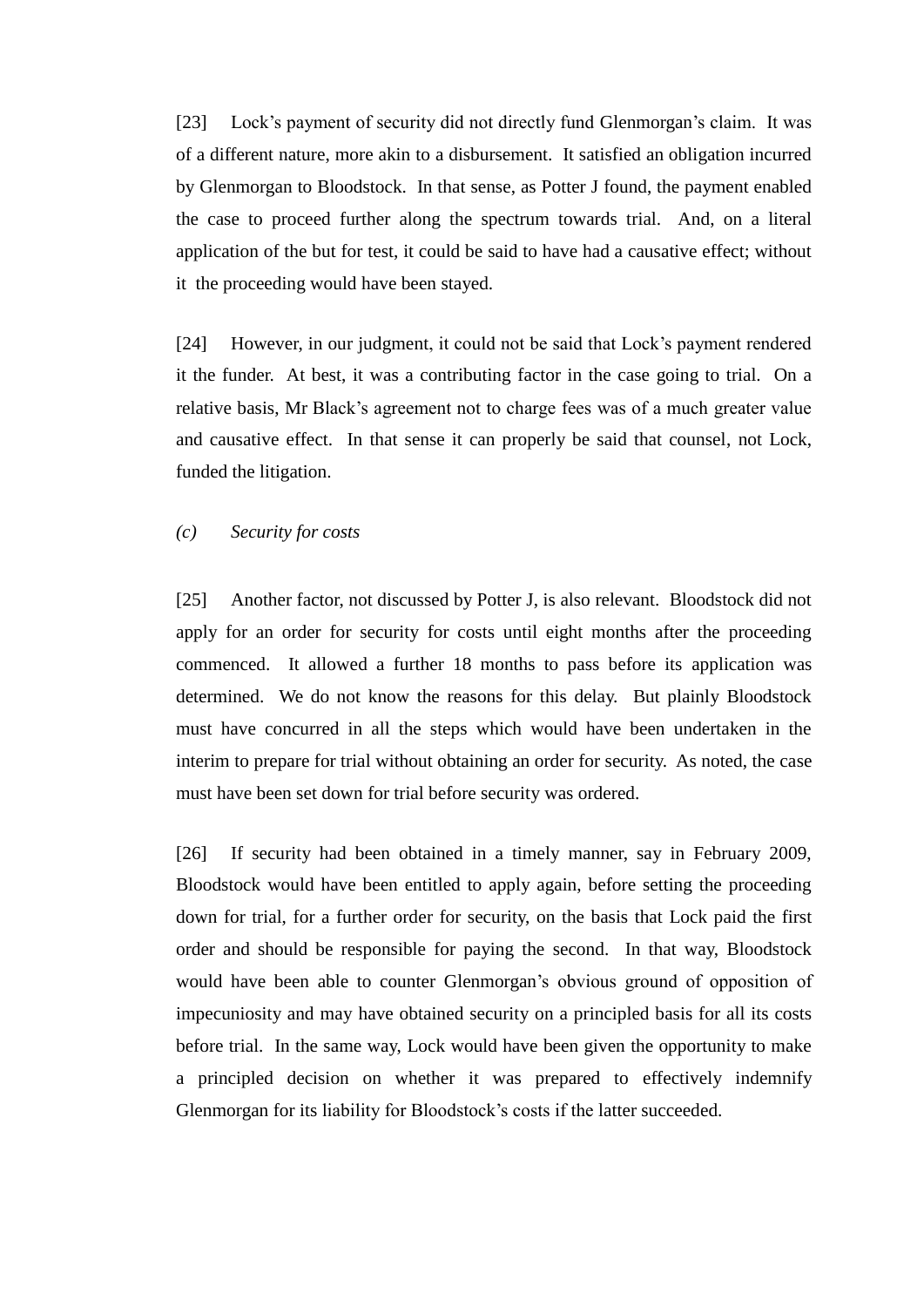#### *(d) Conclusion*

# [27] As the Privy Council observed in *Dymocks*: 12

In the light of these authorities Their Lordships would hold that, generally speaking, where a non-party promotes and funds proceedings by an insolvent company solely or substantially for his own financial benefit, he should be liable for the costs if his claim or defence or appeal fails. As explained in the cases, however, that is not to say that orders will invariably be made in such cases, particularly, say, where the non-party is himself a director or liquidator who can realistically be regarded as acting rather in the interests of the company (and more especially its shareholders and creditors) than in his own interests.

[28] Applying the *Dymocks* principles, we are not satisfied that it was just to make an order for costs against Lock. Lock did not promote or direct the litigation; nor could it be described as the real party to the claim. Its participation in the funding was of a limited and indirect nature. The proceeding was, we repeat, initiated and controlled by Glenmorgan's liquidator, acting on legal advice in the interests of the company as a whole.

[29] We are hesitant to interfere with Potter J's exercise of a discretionary power. Nevertheless, we are satisfied that the Judge erred in relying on finding that Lock was likely to be the sole beneficiary of a successful claim, was the sole provider of any funding and should thus be liable for Bloodstock's costs.

[30] We add that non party cost orders should not have the effect of deterring creditors from funding litigation bought by liquidators. There is a public interest in encouraging the pursuit of claims by liquidators where the purpose is to benefit creditors and shareholders generally by recovering property from those who have allegedly acted wrongfully.<sup>13</sup> There is statutory support for this proposition.<sup>14</sup> In our judgment an award of costs against a non party creditor in Lock's position would run counter to this public interest.

 $12$  $\frac{12}{13}$  *Dymocks* at [29].

<sup>13</sup> *State Bank of New South Wales v Brown* [2001] NSWCA 223, (2001) 38 ACSR 715 at 728 per Hodgson JA (Handley JA concurring).

 $14$  Cl (1)(e) of Schedule 7 of the Companies Act 1993 gives priority to any creditor who "protects, preserves the value of, or recovers assets of the company for the benefit of the company's creditors by the payment of money or the giving of an indemnity" equal to the amount received by the liquidator by the realisation of those assets (up to the value of that creditor's unsecured debt) and the amount of costs incurred by that creditor.